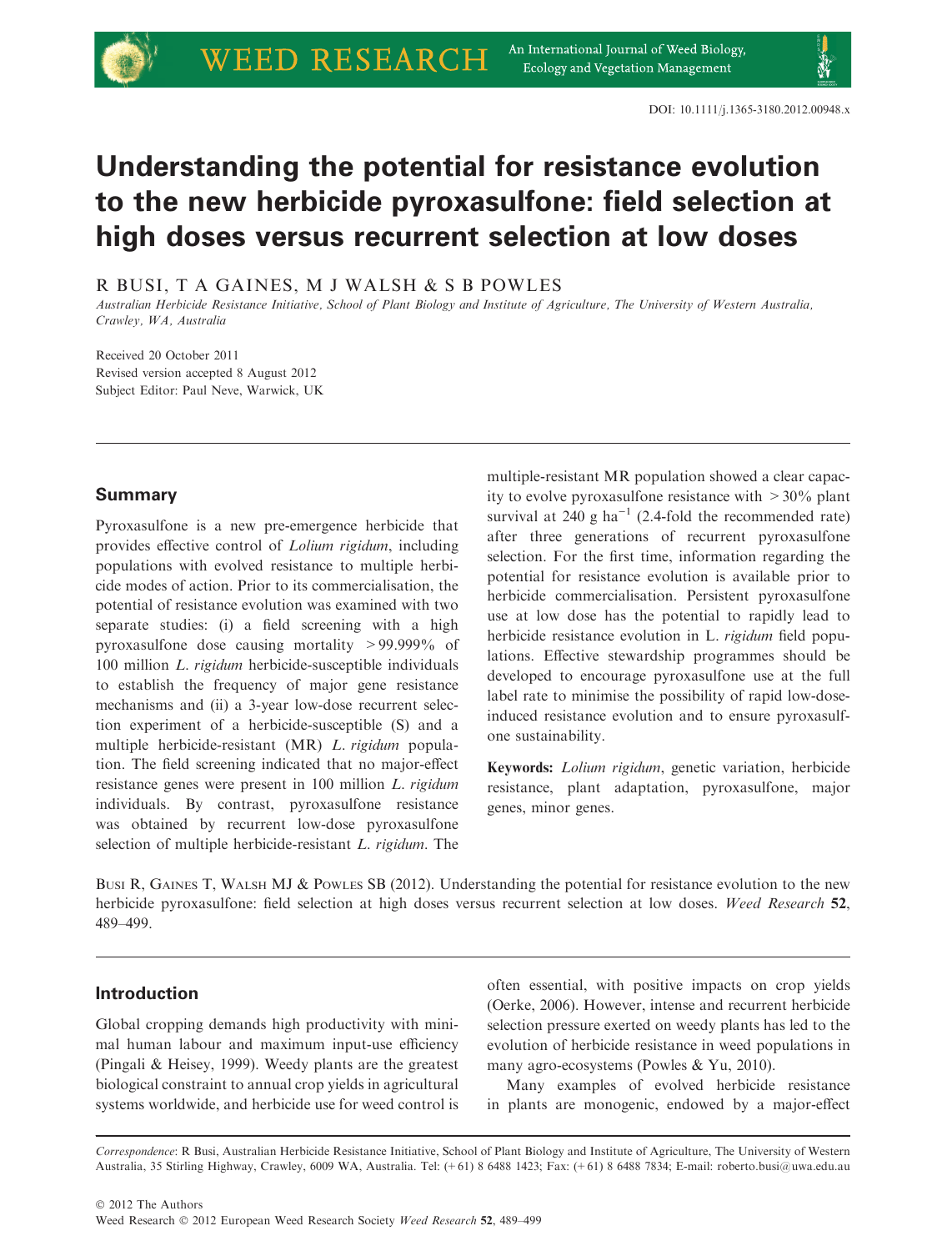resistance gene conferring high-level resistance (Darmency, 1994; Jasieniuk et al., 1996). Molecular characterisation of such major resistance genes generally reveals that a point mutation results in a structural change in the encoded target-site enzyme (herbicide site of action) to prevent or reduce herbicide binding (Tranel & Wright, 2002; Délye, 2005; Powles & Yu, 2010). Modelling simulations show that initially rare major resistance genes can be rapidly enriched in crop-field weed populations under herbicide selection (Gressel, 1978; Neve et al., 2003; Renton et al., 2011). In addition to monogenic resistance traits, examples of polygenic quantitatively inherited resistance are well known for insecticide resistance (Roush & McKenzie, 1987) and for heavy metal tolerance in plants (Macnair, 1993). Quantitatively inherited polygenic herbicide resistance has rarely been reported. However, it may particularly occur where herbicides are used at low dose (Busi et al., 2011, 2012). Insufficient attention has been given to herbicide resistance evolution as a progressive quantitative shift towards resistance, caused by repeated herbicide selection acting upon existing population genetic variability for herbicide response (Neve et al., 2009). Genetically diverse, cross-pollinated weed genera such as Lolium are particularly responsive to herbicide selection. Studies with *Lolium rigidum* (Gaud.) have shown that recurrent low-dose herbicide selection can lead to rapid and substantial herbicide resistance evolution (Neve & Powles, 2005a; Busi & Powles, 2009, 2011; Manalil et al., 2011). Therefore, it is important to recognise that herbicide resistance evolution is dependent on the strength of herbicide selection (dose), the population size (the presence or absence of initially rare, major resistance genes), the plant breeding system (cross- vs. selfpollinated species) and inter- ⁄ intrapopulation genetic variation (phenotypic effect endowed by gene(s) presence) in response to a specific herbicide mode of action (Neve et al., 2009; Renton et al., 2011).

Herbicide resistance in *L. rigidum* and other weedy Lolium species is very extensive in Australia (Broster & Pratley, 2006; Owen et al., 2007; Boutsalis et al., 2012) and prominent in other parts of the world (Sherwood & Jasieniuk, 2009; Kaundun et al., 2011; Heap, 2012). Since herbicide resistance was first reported (Heap & Knight, 1982), L. rigidum in Australia has repeatedly evolved resistance to many herbicides and now exhibits multiple resistance. Both widespread herbicide resistance and adaptation to many varied agro-ecosystems are partly due to high levels of genetic diversity, cross-pollination and high seedbank density of  $L$ . rigidum (Powles  $\&$ Matthews, 1992; Gill, 1996; Owen et al., 2011a,b).

New solutions are needed to control Lolium and other weed species. Pyroxasulfone is a novel pre-emergence herbicide with introduction planned from 2012 in Australia, USA/Canada and some other countries. Pyroxasulfone inhibits multiple steps in the elongation of very-long-chain fatty acids (VLCFA) in susceptible seedlings, with excellent selectivity in several crops such as wheat, maize and soybean (Tanetani et al., 2009). Pyroxasulfone provides effective control of L. rigidum, including populations with resistance to multiple herbicide modes of action (Walsh et al., 2011). Given the imminent introduction of pyroxasulfone, the widespread presence of *Lolium* weeds in many agroecosystems, and the demonstrated ability of this genus to evolve herbicide resistance, we have assessed the potential for L. rigidum to evolve pyroxasulfone resistance. Field selection with pyroxasulfone at a very high dose on a large number (100 million) of L. rigidum herbicide-susceptible individuals was conducted to examine for any rare major genes able to confer immediate pyroxasulfone resistance. In a separate study, we have subjected two distinct  $L$ . rigidum populations to pyroxasulfone recurrent selection, using a dose-permitting selection within the range of existing population genetic variation. We have detected resistance evolving following low pyroxasulfone dose selection, and we discuss the observed evolutionary dynamics of pyroxasulfone resistance in L. *rigidum* populations.

## Materials and methods

#### High-dose pyroxasulfone field screening

Two commercially available herbicide-susceptible diploid *L. rigidum* cultivars Dargo (Downes, 1996) and Safeguard (McKay, 2004) were screened during the 2009 winter growing season at the University of Western Australia research station (31°57′3.12′S; 11547¢41.88¢E). These cultivars have Western Australian ecotypes in their pedigrees and contain much of the genetic diversity present in weedy L. rigidum populations. These populations were confirmed via dose–response studies to be similarly pyroxasulfone susceptible to the standard susceptible L. rigidum population VLR1 (S) (Walsh *et al.*, 2011), and  $>95\%$  germination of seeds was observed in untreated control pots (Fig. 1). To field screen over 100 million L. rigidum individuals, a 30 m by 90 m field plot was irrigated, then cultivated with rotary tillage equipment and hand-sown with 75 kg of Dargo in an 18 m by 90 m section and 50 kg of Safeguard in a 12 by 90 m section. The number of seeds planted was estimated by measuring individual seed weight, and germination was estimated based on our observed germination rates (>95%), resulting in an average planting density of 20 000 seeds  $m^{-2}$  and a total of 50 million estimated germinating seeds. The experiment was conducted twice in the same growing season,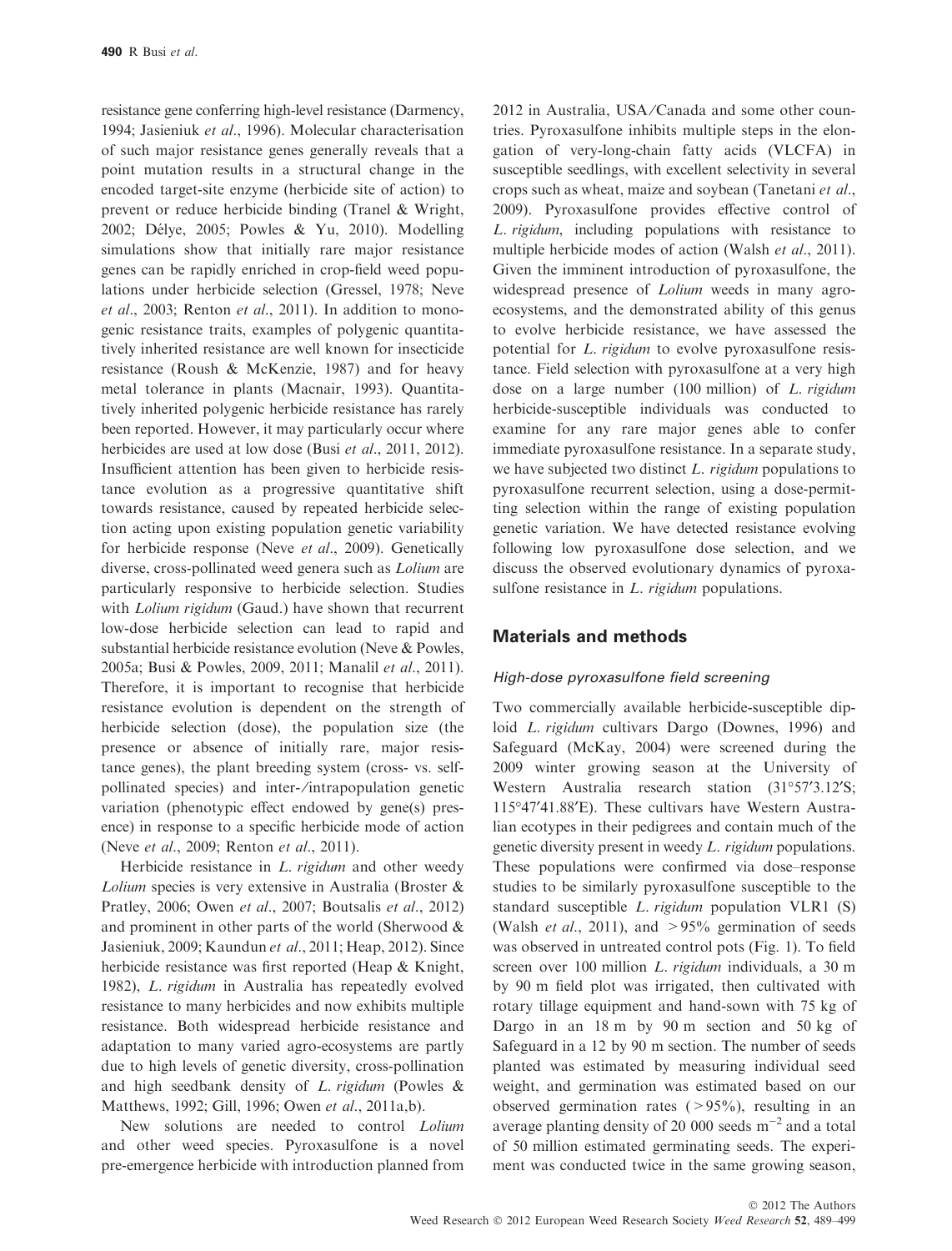

Fig. 1 Mean plant survival (emergence) and standard errors in pyroxasulfone dose response of diploid Lolium rigidum cultivars Dargo, Safeguard and progeny of Dargo and Safeguard individuals that survived field pyroxasulfone treatment. (A), Dargo, filled circles and solid line; survivor progeny, open circles and dotted line. (B), Safeguard, filled circles and solid line; survivor progeny, open circles and dotted line. Symbols are observed means  $\pm$  SE  $(n = 3)$ . Lines represent the fitted log-logistic model (Eqn 1).

once in June and again in September (2009) on the same 30 m by 90 m plot. Following hand sowing, seeds were incorporated through the moist topsoil (1–5 cm) using a rolling harrow. Within 4 h, a commercial formulation of pyroxasulfone (3-[5-(difluoromethoxy)-1-methyl-3- (trifluoromethyl) pyrazol-4-ylmethylsulfonyl]-4,5-dihydro-5,5-dimethyl-1,2-oxazole) (Sakura 85WG, 850 g kg<sup>-1</sup>, WG, Bayer Crop Science) was applied to the soil surface at the high dose of 400 g ha<sup>-1</sup> (four times the recommended label dose in Australia), in  $100$  L ha<sup>-1</sup> water volume at 210 kPa using a boom sprayer fitted with flatfan nozzles. This high pyroxasulfone dose was chosen to ensure high *L. rigidum* mortality, enabling easy identification of any (rare) surviving individuals. Non-treated control areas were established by physically covering four random  $1 \text{ m}^2$  plots prior to pyroxasulfone treatment in each cultivar block, permitting the assessment of pyroxasulfone activity in relation to untreated areas. Good conditions for pyroxasulfone activity occurred as rainfall incorporation of pyroxasulfone occurred within 7 days of treatment and growing conditions were representative of normal field conditions.

#### High-dose pyroxasulfone field survivors

Very few ( $n = 86$ ) L. rigidum individuals emerged in the pyroxasulfone-treated soil. These 86 surviving seedlings were assessed 50 days after treatment and then carefully extracted from the field, removing all soil and then transplanted in trays (300 mm by 400 mm by 100 mm) containing potting mix (50% composted pine bark, 25% peat and 25% river sand). These survivors were then moved to a  $20^{\circ}$ C glasshouse along with non-treated Dargo and Safeguard individuals (36 of each) as controls. All transplants were maintained with adequate water  $(280\%$  field capacity) and fertilisation for one week. Some post-emergence activity is known for the pre-emergence herbicide pyroxasulfone when used at a high dosage (C White pers. comm., Bayer CropScience). Thus, when the transplants were at the 3- to 4-leaf stage, they were treated with 300 g of pyroxasulfone  $ha^{-1}$  and 0.25% v/v non-ionic surfactant, applied in 110 L ha<sup>-1</sup> spray volume at 210 kPa in a laboratory spray cabinet, followed 14 days later (5- to 6-leaf stage) by a second 300 g of pyroxasulfone  $ha^{-1}$  foliar treatment. All treated individuals were assessed for survival, and surviving individuals were transplanted to 4 L plastic pots. To confirm that survival could be due to resistance, traits endowing resistance must be heritable, and therefore, vegetative clones of surviving individuals were used to produce seed for progeny tests. Two tillers from surviving individuals were vegetatively cloned to produce the following two types of seed populations for progeny tests: (i) all surviving individuals were paired with a clone of their non-treated parental cultivar (individual paired crosses) and (ii) all surviving individuals were cross-pollinated with clones of all other survivors from their respective cultivar as a group (bulk crosses). At the onset of reproductive development, all crosses were placed in enclosures for controlled pollination and seeds were harvested at maturity.

#### Progeny evaluation

The progeny obtained from bulk crosses of pyroxasulfone-surviving individuals were screened in dose– response studies during the following winter growing season to investigate any change in sensitivity to pyroxasulfone (relative to the original cultivar). Seeds were germinated on  $0.8\%$  w/v agarose, and when the primordial root was visible, they were transplanted into seedling trays containing potting mix. Seeds were covered with 0.5 cm of soil and treated with pyroxasulfone at 0, 30, 60, 90, and 120 g  $ha^{-1}$  and placed on benches outdoors to reproduce similar environmental conditions to the original screening procedure. Three replications of 10 germinated seeds per progeny group were screened at each dose, and the experiment was conducted three times. Dargo and Safeguard individuals were included as susceptible controls. The number of surviving plants was counted, and biomass was determined following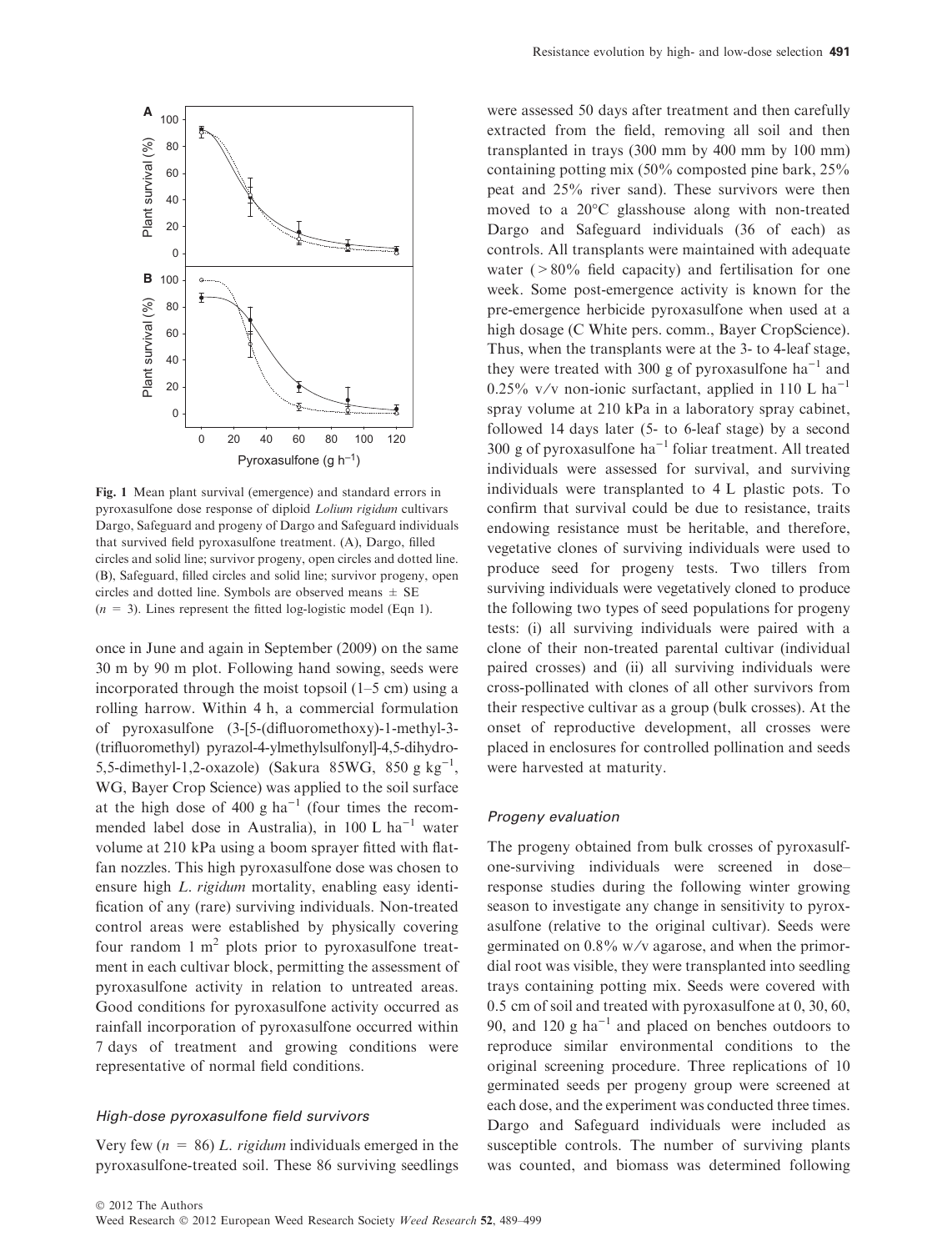drying for 7 days at  $60^{\circ}$ C. Data from repeated experiments were pooled for statistical analysis.

#### Estimation of resistance gene frequency

A 95% confidence interval for the estimated frequency of major-effect pyroxasulfone resistance in a susceptible L. rigidum population was calculated using the Wilson binomial confidence interval method in R 2.11.1 (R, 2010), using the total number of resistant individuals confirmed and the total number of L. rigidum individuals screened in the field study.

#### Low-dose pyroxasulfone recurrent selection

Two very different *L. rigidum* populations were subjected to recurrent selection with pyroxasulfone. Population VLR1 (hereinafter referred to as S) has never received herbicide selection and is known to be susceptible to all herbicides (Christopher et al., 1991). The multiresistant population SLR31 (hereinafter referred to as MR) has an extensive herbicide selection history (Burnet et al., 1994) and exhibits multiple resistance to herbicides with different modes of action. Most individuals display enhanced rates of metabolism of certain herbicides, likely mediated by cytochrome P450 enzymes (Christopher *et al.*, 1991, 1992). The population has been purified to include only those individuals with a metabolism-based resistance mechanism, in a subpopulation described in the study by Vila-Aiub et al. (2005). This material was used for recurrent pyroxasulfone selection.

Cycles of recurrent selection at low pyroxasulfone doses were conducted with the S and MR population (Table 1). Selection was conducted over three consecutive seasons during the normal winter growing period (May–August) in a natural outdoor environment simulating field conditions. Seeds were germinated on 0.6%

Table 1 Pyroxasulfone dose-response results on diploid Lolium rigidum cultivars Dargo and Safeguard, and the progeny of individuals surviving the pyroxasulfone field experiment. Parameter estimates following non-linear regression analysis:  $LD_{50}$ and  $GR_{50}$  values, resistance index (RI) and probability values (P) of difference between  $LD_{50}$  or  $GR_{50}$  values of the parental and selected progeny calculated by selectivity index (SI) function in the  $\frac{dr}{dt}$  package of the statistical software R 2.11.1 (R, 2010)

| Population $n^*$ (g ha <sup>-1</sup> ) <sup>†</sup> RI <i>P</i> | $LD_{50}$           |  | $GR_{50}$<br>(g ha <sup>-1</sup> ) <sup>†</sup> RI $P$ |  |
|-----------------------------------------------------------------|---------------------|--|--------------------------------------------------------|--|
| Dargo                                                           | $230$ $27.7(4.0)$ - |  | $22.0(4.0) -$                                          |  |
| Progeny 510 29.3 (2.3) 1.1 0.75                                 |                     |  | 23.2 (2.4) 1.1 0.79                                    |  |
| Safequard                                                       | $180$ 44.0 (4.7) -  |  | $31.1(3.4) -$                                          |  |
| Progeny 230 30.6 (2.0) 0.7 0.0007 23.0 (5.9) 0.7 0.2            |                     |  |                                                        |  |

\*Number of individuals evaluated.

-Standard errors are shown in parentheses.

agarose and then planted into 2 L pots. Seeds were covered with 0.5 cm of commercial potting soil (50% peat moss, 25% sand and 25% pine bark). Pyroxasulfone was applied at the soil surface 1 day after planting at 0, 15, 30, 60 or 120 g ha<sup>-1</sup>. Three replications per dose and at least 15 germinated seeds per replication were used. Pots were kept well watered  $(>80\%$  field capacity) and fertilised. Nitrogen (as  $NH<sub>4</sub>NO<sub>3</sub>$ ) was applied  $(50 \text{ mg kg}^{-1})$  at weekly intervals over the course of the experiment. At 21 days after treatment, plant survival was recorded. Those plants of both populations that survived the pyroxasulfone treatment at a certain dose (Table 1) were transplanted into 10 L pots (5 plants per pot) and grown to flowering initiation. At flowering, surviving plants within a population were confined in a pollen-proof enclosure to ensure cross-pollination (panmixia) only among survivors at that specific pyroxasulfone dose. The seed obtained from these selected plants represented the selected bulk-crossed progeny (Table 1). The following season the selected progeny of each population was evaluated by a dose–response study and compared to the original unselected S or MR parent populations to monitor resistance evolution. As described and detailed in Table 1, the pyroxasulfone selection process was repeated over three consecutive generations for both S and MR populations.

#### Final dose–response study

At the end of the 3-year recurrent selection experiment, both parental S and MR populations and all the respective once-, twice- and thrice-selected progenies were evaluated in dose–response experiments under identical growing conditions. Seeds were planted into 2 L pots as described above. The pots were treated 1 day after planting with 0, 15, 30, 60, or 90 g of pyroxasulfone  $ha^{-1}$  for S and all S-selected progenies and with 0, 30, 60, 120, 240, or 480 g ha<sup>-1</sup> for MR and MR-selected progenies. After 21 days, assessments were made and emerged plants cut at the soil surface above the meristematic zone were oven-dried to determine aboveground plant biomass. For each herbicide dose, there were four replicates and 15 plants per replicate. The final dose–response study was conducted twice.

#### Herbicide cross-resistance in selected progeny

Given the potential for enhanced metabolism to confer herbicide cross-resistance in *L. rigidum* (Hall et al., 1994), an additional study was conducted to evaluate the changes in sensitivity to different herbicide modes of action in the recurrent selected progeny. Dose–response experiments were conducted with particular emphasis on herbicides that can be metabolised by wheat and/or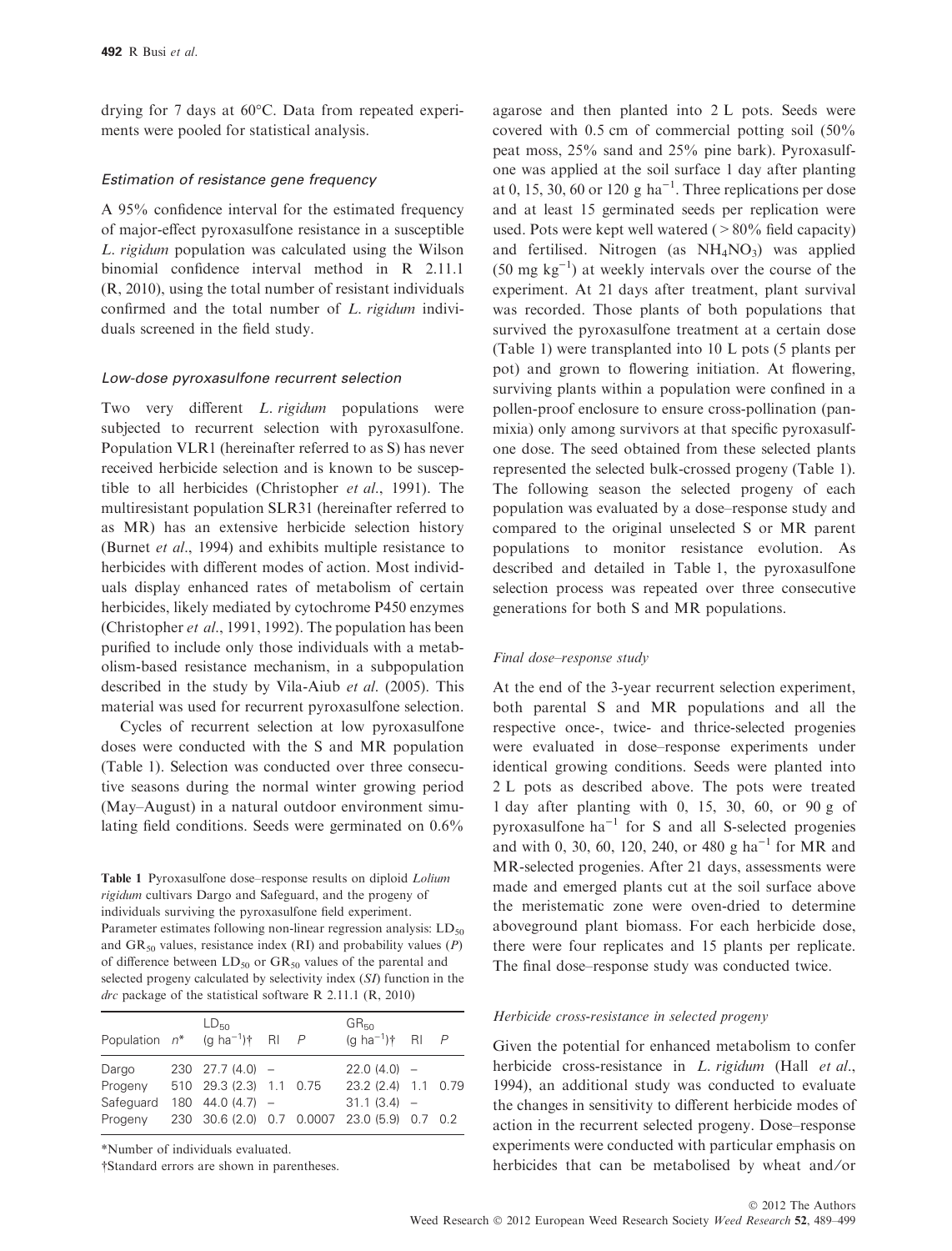L. rigidum plants (Shimabukuro et al., 1979; Christopher et al., 1991; Tardif et al., 1993). Atrazine, chlorsulfuron, diclofop-methyl, S-metolachlor, pinoxaden, prosulfocarb and trifluralin were used to compare selected progenies and parental populations across a range of doses (Table 2). Conversely, glyphosate, paraquat, sethoxydim and sulfometuron usually cannot be metabolised by wheat and/or *L. rigidum* and were used at a single discriminating dose, because it was expected they would have killed plants from both parental and selected progeny (Table 2).

#### Statistical analysis

Plant survival data sets obtained in dose–response studies above were expressed by dividing the number of surviving plants by the total number of treated seeds. Survival values ranged between 0 and 1, and a binomial distribution of errors was adopted in the non-linear regression analysis. Biomass data were expressed as a per cent of the untreated control and analysed with the same model assuming Gaussian continuous distribution of errors in non-linear regression analysis (Ritz &

Table 2 Herbicide treatments to assess cross-resistance in pyroxasulfone-selected progeny from S and MR populations. MR population (unselected parent) is resistant to diclofop-methyl, chlorsulfuron, trifluralin and S-metolachlor (Burnet et al., 1994)

| Herbicide               | Mode of<br>action*              | Dose<br>$(g \ ha^{-1})$ | Populations                       |
|-------------------------|---------------------------------|-------------------------|-----------------------------------|
|                         |                                 |                         |                                   |
| Atrazine                | Inhibitor<br>of PSII            | 0, 960, 1920,<br>3840   | MR, MR-P1,<br>MR-P2, MR-P3        |
| Chlorsulfuron           | Inhibitor<br>of ALS             | 0, 10, 20, 40           | S, S-P2, S-P3                     |
| Diclofop-<br>methyl     | Inhibitor<br>of ACCase          | 0, 125, 250,<br>500     | S, S-P2, S-P3                     |
| S-metolachlor Inhibitor | of VLCFAs                       | 0, 120, 240,<br>480     | S, S-P2,<br>MR, MR-P3             |
| Pinoxaden               | Inhibitor of<br>ACCase          | 0, 7.5, 15,<br>30, 45   | S. S-P2,<br>MR, MR-P3             |
| Prosulfocarb            | Inhibitor of<br>lipid synthesis | 0, 500, 1000,<br>2000   | S, S-P2,<br>MR, MR-P2,<br>$MR-P3$ |
| Trifluralin             | Cell division<br>inhibitor      | 0, 230, 460,<br>920     | S, S-P2                           |
| Glyphosate              | Inhibitor of<br><b>EPSPS</b>    | 450                     | S, S-P2,<br>MR, MR-P3             |
| Paraquat                | Inhibitor of<br>PSI             | 200                     | S, S-P2,<br>MR, MR-P3             |
| Sethoxydim              | Inhibitor of<br>ACCase          | 186                     | S, S-P2,<br>MR, MR-P3             |
| Sulfometuron            | Inhibitor of<br><b>ALS</b>      | 15                      | S, S-P2,<br>MR, MR-P3             |

\*ACCase, acetyl-coenzyme A carboxylase; ALS, acetolactate synthase; EPSPS, 5-enolpyruvylshikimate-3-phosphate synthase; PSI, Photosystem I; PSII, Photosystem II; VLCFAs, very-longchain fatty acids.

Streibig, 2005). Data from repeated experiments were pooled for analysis. The herbicide doses causing 50% plant mortality (LD<sub>50</sub>) or 50% growth reduction (GR<sub>50</sub>) in the selected and unselected populations at each generation were estimated by using the three-parameter log-logistic model:

$$
Y = \frac{d}{1 + \exp[b(\log x - \log e)]}
$$
 (1)

where parameter  $d$  is the upper limit,  $b$  is the slope of the curve,  $x$  is the herbicide dose, and  $e$  is the dose producing a 50% reduction in response. The response to selection in the selected progenies was measured as the resistance index (RI). RI is the resistant/susceptible ratio, here defined as the ratio of estimated  $LD_{50}$  or  $GR_{50}$ values between each selected progeny and the unselected parental population. Statistical difference in estimated  $LD_{50}$  or  $GR_{50}$  values of the each selected progeny and the unselected parental population was assessed by using the selectivity index  $(SI)$  function in the *drc* package of the statistical software R 2.11.1 (R, 2010).

## Results

## High-dose pyroxasulfone field screening and progeny evaluation

Over 100 million germinable L. rigidum seeds were fieldscreened at a high  $(400 \text{ g ha}^{-1})$  pyroxasulfone dose. As expected, pyroxasulfone caused very high mortality  $(>99.999\%)$ , such that only a very small number of seedlings survived. Despite these very few individuals surviving pyroxasulfone, their progeny was found to be completely pyroxasulfone susceptible (Table 1, Fig. 1 A,B). Similarly, when 19 of the survivors were individually crossed with their original parental cultivar (three individuals did not produce seed), the resulting progeny were as sensitive to pyroxasulfone as the parental cultivars (data not shown). Thus, there were no confirmed resistant individuals in the progeny of survivors from the 100 million L. rigidum individuals screened in the field. We combined these data from both L. rigidum cultivars to calculate the Wilson binomial confidence interval. The upper 95% confidence limit for a major-effect pyroxasulfone resistance gene in a susceptible L. rigidum population, if present, was calculated to be very rare at a frequency below  $4 \times 10^{-8}$ .

## Dose response of parental unselected multiresistant (MR) and susceptible (S) populations with pyroxasulfone

The herbicide-susceptible S population was well controlled at 90 g of pyroxasulfone ha<sup>-1</sup> (only 2% plant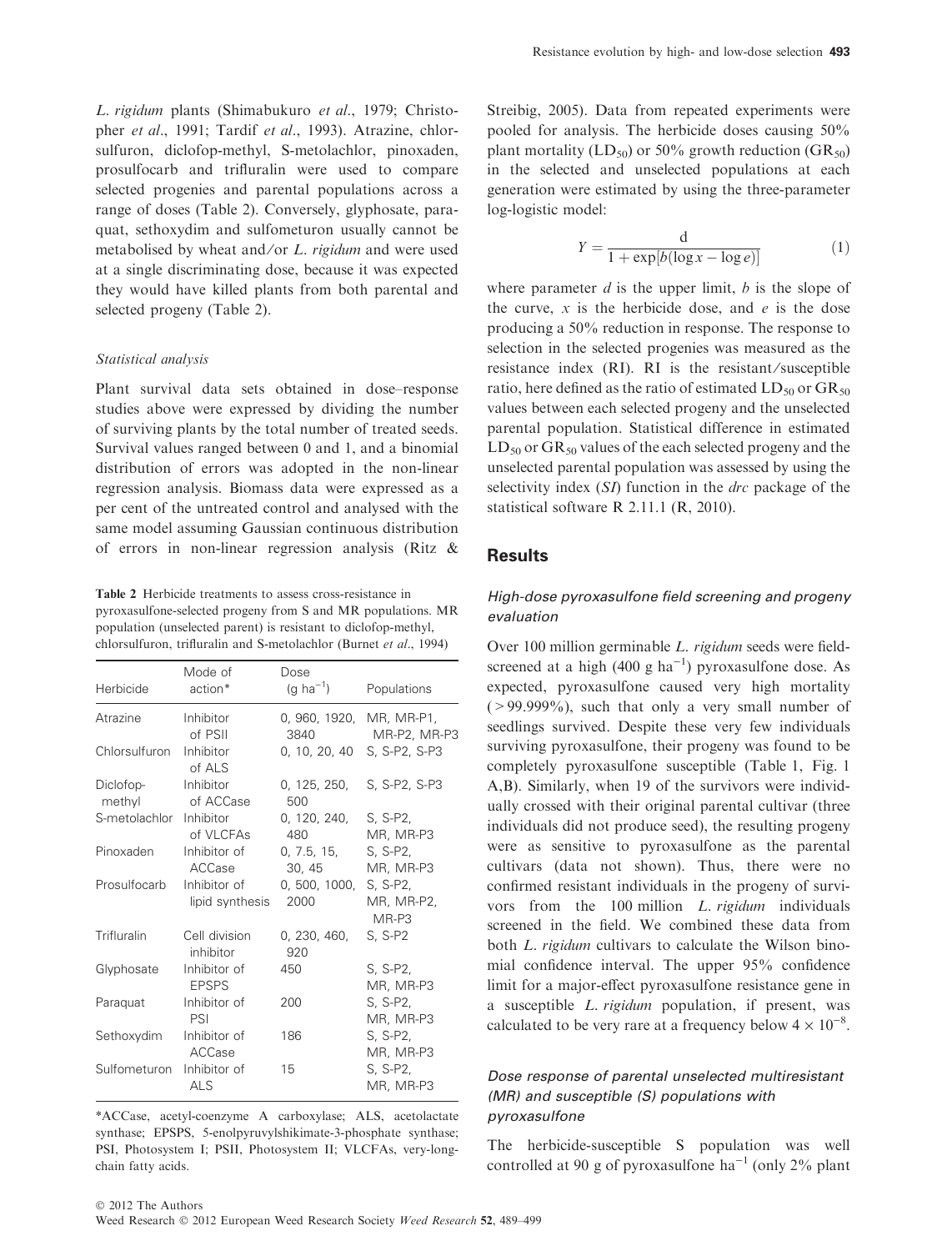survival) (Fig. 2). However, the multiresistant MR population was discernibly less affected by pyroxasulfone, exhibiting  $10\%$  plant survival at 120 g ha<sup>-1</sup> (Fig. 3). The estimated  $LD_{50}$  values for these two populations were significantly different ( $P < 0.001$ ), indicating evident interpopulation phenotypic difference in response to pyroxasulfone.

## Response to pyroxasulfone recurrent selection of the S population

For the S population, 90% mortality occurred at a relatively low dose of 60 g of pyroxasulfone  $ha^{-1}$ , leaving  $10\%$  ( $\pm$ 1.1) survivors in the initial selection. The same dose of 60 g of pyroxasulfone  $ha^{-1}$  applied to



Fig. 2 Herbicide dose-response study of the S Lolium rigidum population and seed progenies following three generations of recurrent selection. S, continuous line and full circles; progeny selected once at 60 g ha<sup>-1</sup> (S-P1), empty circles and dashed line; progeny selected twice at 60 g ha<sup>-1</sup> (S-P2), empty triangles and dashed-dotted line; progeny selected twice at 60 g ha<sup>-1</sup> and once at  $30 \text{ g ha}^{-1}$  (S-P3), empty squares and dotted line. Symbols are observed means  $\pm$  SE (*n* = 4). Lines represent the fitted loglogistic model (Eqn 1).



Fig. 3 Herbicide dose–response study of MR Lolium rigidum population and progenies selected in three generations of recurrent selection. MR, continuous line and full circles; progeny selected once at 60 g ha<sup>-1</sup> (MR-P1), dashed line and empty circles; progeny selected once at 60 g ha<sup>-1</sup> and once at 120 g ha<sup>-1</sup> (MR-P2), empty triangles and dashed-dotted line; progeny selected once at 60 g ha<sup>-1</sup> and twice at 120 g ha<sup>-1</sup> (MR-P3), empty squares and dotted line. Symbols are observed means  $\pm$  SE ( $n = 4$ ). Lines represent the fitted log-logistic model (Eqn 1).

their progeny S-P1 resulted in high pyroxasulfone mortality with only  $14\%$  ( $\pm$  5.3) plant survival. The following year the progeny S-P2 suffered 98% plant mortality from 60 g of pyroxasulfone  $ha^{-1}$ . Thus, surviving plants ( $n = 33$ ) of the S-P2 progeny treated with a lower dose (30 g of pyroxasulfone  $ha^{-1}$ ) were grown to seed, constituting progeny S-P3 (Table 3). In experiments conducted over different years, differences in herbicide efficacy were observed, probably affected by environmental conditions. Thus, the selected progenies obtained from survivors of three generations (years) were compared with the original unselected S parent in final dose–response studies under identical conditions. The analysis of  $LD_{50}$  and  $GR_{50}$  values of parental S versus the selected progeny indicates a significant pyroxasulfone resistance shift in progeny S-P2 (Table 4). At the highest tested rate of pyroxasulfone (90 g ha<sup>-1</sup>), the progeny S-P2 exhibited 17% plant survival. A further shift towards resistance was not evident after the third cycle of recurrent pyroxasulfone selection (Fig. 2, Table 4). Estimated  $LD_{50}$  and  $GR_{50}$  values of S-P3 progeny were significantly lower than those of S-P2 progeny and not different to the original S parent (Table 4).

#### Response to pyroxasulfone recurrent selection of the MR population

The MR population, resistant to several herbicides but never selected with the new herbicide pyroxasulfone, had a mean plant survival of  $38\%$  ( $\pm$ 4.8) at 60 g of pyroxasulfone  $ha^{-1}$  in the initial dose–response study. The seed progeny MR-P1 obtained from those surviving plants ( $n = 32$ ) was then selected at 120 g of pyroxasulfone ha<sup>-1</sup> which caused 80% ( $\pm$ 3.1) mortality (Table 3). The seed progeny MR-P2 treated with 120 g of pyroxasulfone ha<sup>-1</sup> exhibited 53% ( $\pm$ 6.8) plant survival. Survivors were kept to generate the three time-selected progeny MR-P3 (Table 3). In a final

Table 3 Progeny of populations S and MR selected at a specific dose  $(g \ ha^{-1})$  of pyroxasulfone at each cycle of recurrent selection with average selection intensity (1 - survival ratio) and total number of selected plants (n)

|                      | Population/         |                                                          |                        |                           |
|----------------------|---------------------|----------------------------------------------------------|------------------------|---------------------------|
| Year of<br>selection | selected<br>progeny | Pyroxasulfone<br>dose selection<br>$(q \text{ ha}^{-1})$ | Selection<br>intensity | Plants<br>selected<br>(n) |
|                      | S                   |                                                          |                        |                           |
| 2006                 | $S-P1$              | 60                                                       | 0.90                   | 9                         |
| 2007                 | $S-P2$              | 60                                                       | 0.86                   | 13                        |
| 2008                 | $S-PS$              | 30                                                       | 0.57                   | 33                        |
|                      | МR                  |                                                          |                        |                           |
| 2006                 | MR-P1               | 60                                                       | 0.62                   | 32                        |
| 2007                 | MR-P2               | 120                                                      | 0.80                   | 9                         |
| 2008                 | MR-P3               | 120                                                      | 0.47                   | 20                        |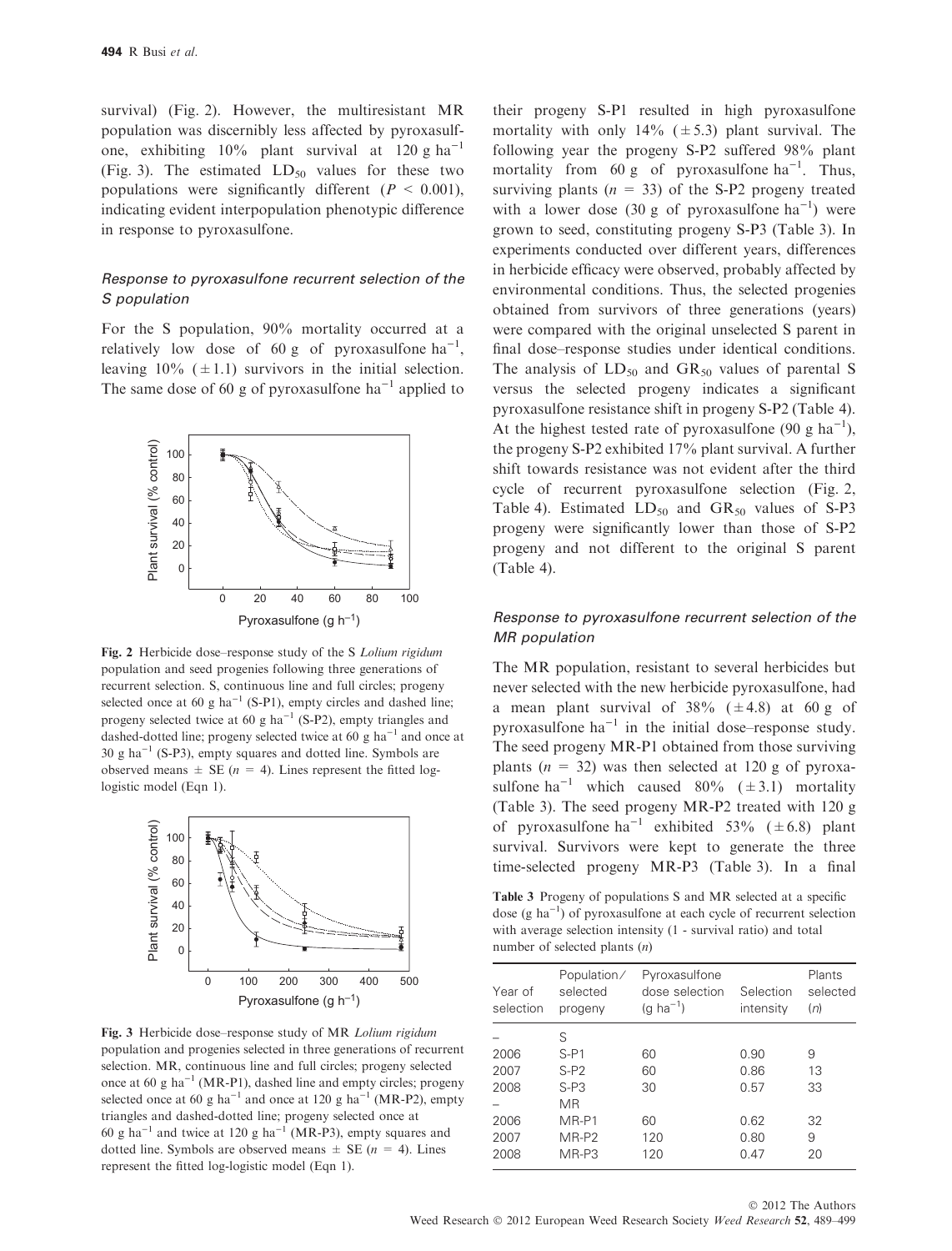| Selection |            | $LD_{50}$              |                 |        | GR <sub>50</sub>       |                 |        |
|-----------|------------|------------------------|-----------------|--------|------------------------|-----------------|--------|
| cycle     | Population | (g ha <sup>-1</sup> )* | RI <sup>+</sup> | P      | (g ha <sup>-1</sup> )* | RI <sup>+</sup> |        |
| $\Omega$  |            | 26.5(2.0)              |                 |        | 18.9(1.9)              |                 |        |
|           | $S-PI$     | 27.4(2.6)              | 1.0             | 0.77   | 16.1(2.6)              | 0.9             | 0.43   |
| 2         | $S-P2$     | 44.7(3.4)              | 1.7             | < 0.01 | 25.4(3.2)              | 1.3             | 0.03   |
| 3         | $S-PS$     | 23.8(2.7)              | 0.9             | 0.46   | 11.4(2.5)              | 0.6             | 0.10   |
| 0         | MR.        | 46.9(4.7)              |                 |        | 24.0(5.4)              |                 |        |
|           | MR-P1      | 106 (16)               | 2.2(4)          | < 0.01 | 91.7(9.6)              | 3.8(5)          | < 0.01 |
| 2         | MR-P2      | 127(14)                | 2.6(5)          | < 0.01 | 75.0 (8.2)             | 3.1(4)          | < 0.01 |
| 3         | MR-P3      | 208 (24)               | 4.2(8)          | < 0.01 | 192 (16.3)             | 8.0(10)         | < 0.01 |

Table 4 Parameter estimates following non-linear regression analysis:  $LD_{50}$  and  $GR_{50}$  values, resistance index (RI) and probability values (P) of difference between the LD<sub>50</sub> or GR<sub>50</sub> of the unselected parental population S or MR and each selected progeny calculated by selectivity index (SD function in the *due* package of the statistical seftuare B 2.11.1 selectivity index (SI) function in the *drc* package of the statistical software R 2.11.1 (R, 2010)

\*Standard errors are shown in parentheses.

-Resistance indexes of MR pyroxasulfone-selected progenies relative to S parental population are shown in parentheses.

experiment, all three selected progenies were compared with the original MR parental population and a clear shift towards pyroxasulfone resistance was evident (Fig. 3). The analysis of estimated  $LD_{50}$  values indicated that the level of pyroxasulfone resistance significantly increased with each generation of pyroxasulfone selection (Fig. 3, Table 4). The progeny MR-P3 was clearly pyroxasulfone resistant, exhibiting  $33\%$  ( $\pm 8.3$ ) survival at a high pyroxasulfone dose  $(240 g ha^{-1})$  (Fig. 3). By the analysis of  $LD_{50}$  values, there was a 4- and 8-fold increase in pyroxasulfone resistance in the progeny MR-P3 compared with the unselected parents MR and S respectively (Table 4). The progeny MR-P3 also had an 8- or 10-fold increase in the  $GR_{50}$  value compared with the unselected MR or S (Table 4).

## Herbicide cross-resistance in pyroxasulfone-selected progeny from S and MR populations

Eleven herbicides across seven different modes of action were evaluated on the unselected parents (S and MR) and their pyroxasulfone-selected progenies (Table 2).

Despite there being only a modest shift towards pyroxasulfone resistance in the S-P2 progeny, there was clear evidence of cross-resistance to both chlorsulfuron (ALS-inhibiting herbicide) and diclofop-methyl (AC-Case-inhibiting herbicide), with plants surviving herbicide application higher than the recommended field dose (Fig. 4A,B). Thus, two cycles of pyroxasulfone recurrent selection were sufficient to select for cross-resistance identified by a statistical increase in  $LD_{50}$  values  $(P < 0.01)$  and substantially different survival observed at the recommended herbicide rate. There was a 4- and 5-fold increase in chlorsulfuron and diclofop-methyl resistance, respectively, between the progeny S-P2 and the unselected parent S (Table 5). Progeny S-P2 also exhibited a significant decrease in susceptibility to S-metolachlor, a pre-emergence herbicide with a similar mode of action to pyroxasulfone (inhibition of VLCFA synthesis) (Fig. 4C; Table 5). By contrast, progeny S-P3 displayed similar level of susceptibility to both chlorsulfuron and diclofop-methyl as the original parent S (Fig. 3A,B, Table 5). No significant change in sensitivity was observed with the herbicides pinoxaden,



Fig. 4 Herbicide cross-resistance as a result of recurrent selection with pyroxasulfone in L. rigidum. (A) Chlorsulfuron, (B) Diclofopmethyl and (C) S-metolachlor. (A, B) S, black line and circles; S-P2, dashed-dotted line and empty triangles; S-P3, dotted line and empty squares. (C) S, black line and circles; S-P2, dashed-dotted line and empty triangles. Symbols are observed means  $\pm$  SE (n = 3). Lines represent the fitted log-logistic model (Eqn 1).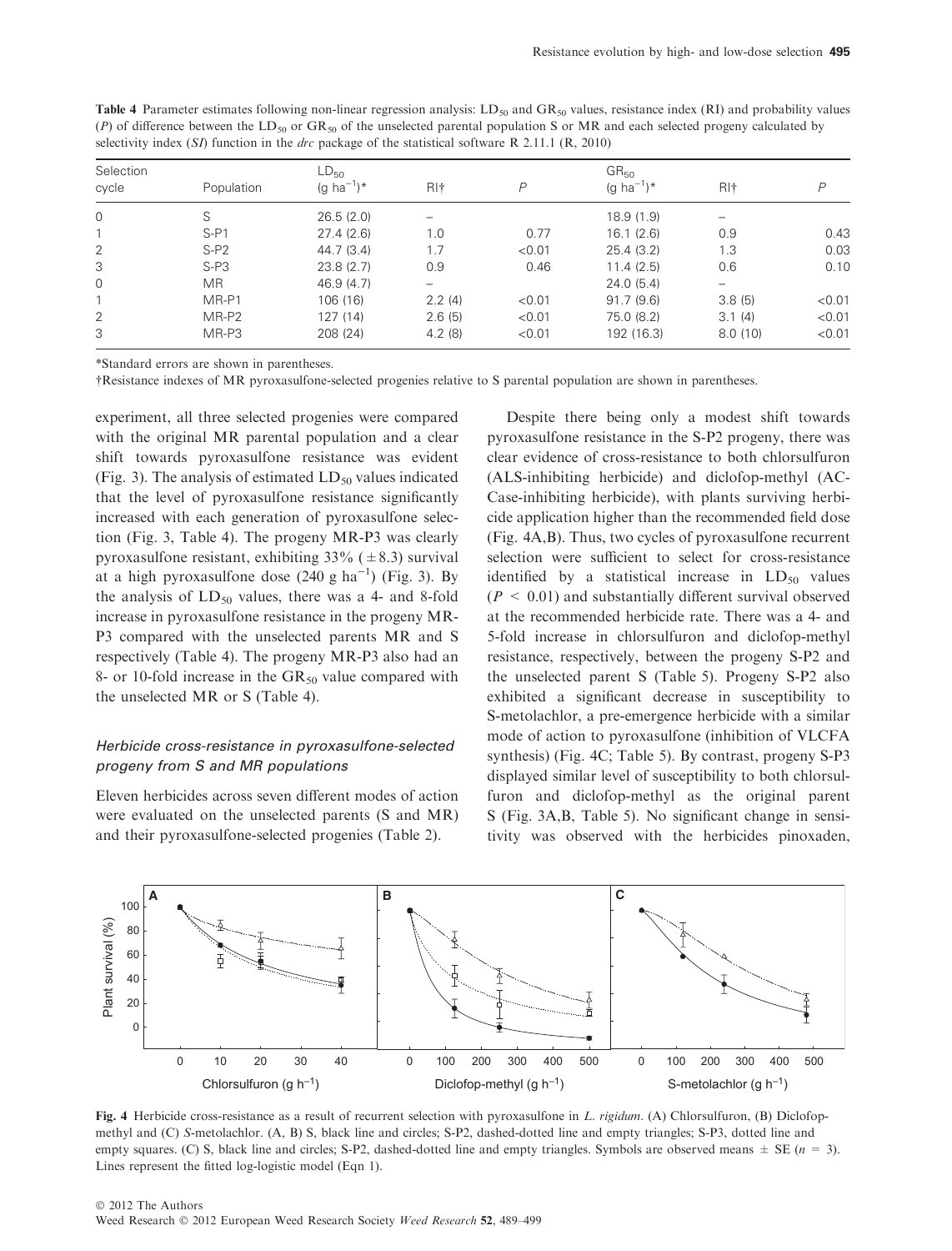Table 5 Cross-resistance profile with different herbicide modes of action by the analysis of estimated  $LD_{50}$  values, relative resistance index  $(RI)$  and probability values  $(P)$  of difference between the unselected parental populations S and the respective pyroxasulfone-selected progenies calculated by selectivity index (SI) function in the drc package of the statistical software R 2.11.1 (R, 2010)

| Herbicide       | Populations | $LD_{50}$ (g ha <sup>-1</sup> )* | RI  |         |
|-----------------|-------------|----------------------------------|-----|---------|
| Chlorsulfuron   | S           | 23(4)                            |     |         |
|                 | $S-P2$      | 91 (50)                          | 4.0 | < 0.01  |
|                 | $S-PS$      | 20(7)                            | 0.9 | 0.74    |
| Diclofop-methyl | S           | 58 (31)                          |     |         |
|                 | $S-P2$      | 293 (57)                         | 5.1 | < 0.01  |
|                 | $S-PS$      | 130 (41)                         | 2.2 | 0.056   |
| S-metolachlor   | S           | 210 (36)                         |     |         |
|                 | $S- P2$     | 347 (38)                         | 17  | 01 () < |
|                 |             |                                  |     |         |

\*Standard errors are shown in parentheses.

prosulfocarb or trifluralin in the pyroxasulfone-selected progenies from the S population (data not shown).

The MR-P3 progeny displaying pyroxasulfone resistance showed some degree of evolved cross-resistance to prosulfocarb, a pre-emergence herbicide with a different mode of action to pyroxasulfone (lipid synthesis inhibition) (data not shown). No significant phenotypic shift was found to the herbicides atrazine, S-metolachlor or pinoxaden (data not shown). Both unselected parental S and MR populations and their respective pyroxasulfone-selected progenies remained susceptible to several other herbicides including glyphosate, paraquat, sethoxydim and sulfometuron (none of which can be metabolised by wheat).

#### **Discussion**

### Major-effect pyroxasulfone resistance genes are likely to be rare in susceptible Lolium rigidum populations

High-dose pyroxasulfone screening of 100 million L. rigidum seeds did not reveal any resistant individuals (Table 1). The progeny of a very small number of individuals surviving a high pyroxasulfone dose was pyroxasulfone susceptible. Thus, if there are major gene traits endowing resistance to high doses of pyroxasulfone in L. rigidum populations, these traits are very rare or have low penetrance. Based on our field experiment, the frequency in L. rigidum is likely to be  $\leq 4 \times 10^{-8}$ .

#### Dynamics and factors involved in low-dose pyroxasulfone resistance evolution

We have demonstrated the capability of two distinct L. rigidum populations (MR vs. S; Figs 2-3), with different initial levels of pyroxasulfone susceptibility, to evolve pyroxasulfone resistance over three consecutive generations of recurrent low-dose pyroxasulfone selection. Commencing with the parental L. rigidum MR population, which is resistant to multiple herbicides by enhanced rates of herbicide metabolism, recurrent pyroxasulfone selection for three consecutive generations clearly resulted in highly pyroxasulfone-resistant progeny (Fig. 3). In contrast, commencing with a fully herbicide-susceptible *L. rigidum* population (S), there was only a modest shift towards pyroxasulfone resistance with generations S-P1, P2 or P3, still controlled at expected pyroxasulfone label rate of 100 g ha<sup>-1</sup> (Fig. 2). The results from this study with two highly characterised L. rigidum populations can help predict the possible evolutionary dynamics of pyroxasulfone resistance in field populations when this herbicide becomes widely used in world agriculture (from 2012 onwards). The field recommended label rate of pyroxasulfone in Australia is  $100 \text{ g ha}^{-1}$  (Bayer CropScience), and we found that a MR and S *L. rigidum* population were effectively controlled at this pyroxasulfone dose (Figs 2 and 3) (see also Walsh et al., 2011). Importantly, these selection experiments revealed that selection of field L. rigidum populations at pyroxasulfone doses lower than the recommended dose poses a risk for pyroxasulfone resistance evolution (Fig. 3; Table 4). The evolution of pyroxasulfone resistance, evidenced here by low-dose pyroxasulfone selection, is similar to other examples of rapid resistance evolution experimentally observed in L. rigidum (Neve & Powles, 2005a,b; Busi & Powles, 2009, 2011; Manalil et al., 2011). Such rapid resistance evolution has been documented in other pests under persistent low-dose pesticide selection (Roush & McKenzie, 1987; DeRyke et al., 2006; Martinez et al., 2007; Meihls et al., 2008).

The unselected parental L. rigidum populations MR and S were chosen for this study because they ranked at the lowest and highest extreme of interpopulation susceptibility in response to pyroxasulfone (R Busi and SB Powles, unpublished). The initial higher pyroxasulfone survival of the MR relative to the S population prior to pyroxasulfone selection suggests that previous historical field selection with herbicides has enriched for genetic trait(s) serendipitously effective against pyroxasulfone. We emphasise that pyroxasulfone had not been commercialised where these experiments were conducted, and thus, field populations had never been selected with pyroxasulfone. In the obligate crosspollinated L. rigidum, any gene traits endowing a level of pyroxasulfone survival can be quantitatively accumulated by recurrent pyroxasulfone selection and crosspollination among survivors. A substantially greater level of resistance evolved in the MR, relative to the S population, following three cycles of low-dose pyroxasulfone selection. Thus, the structure of heritable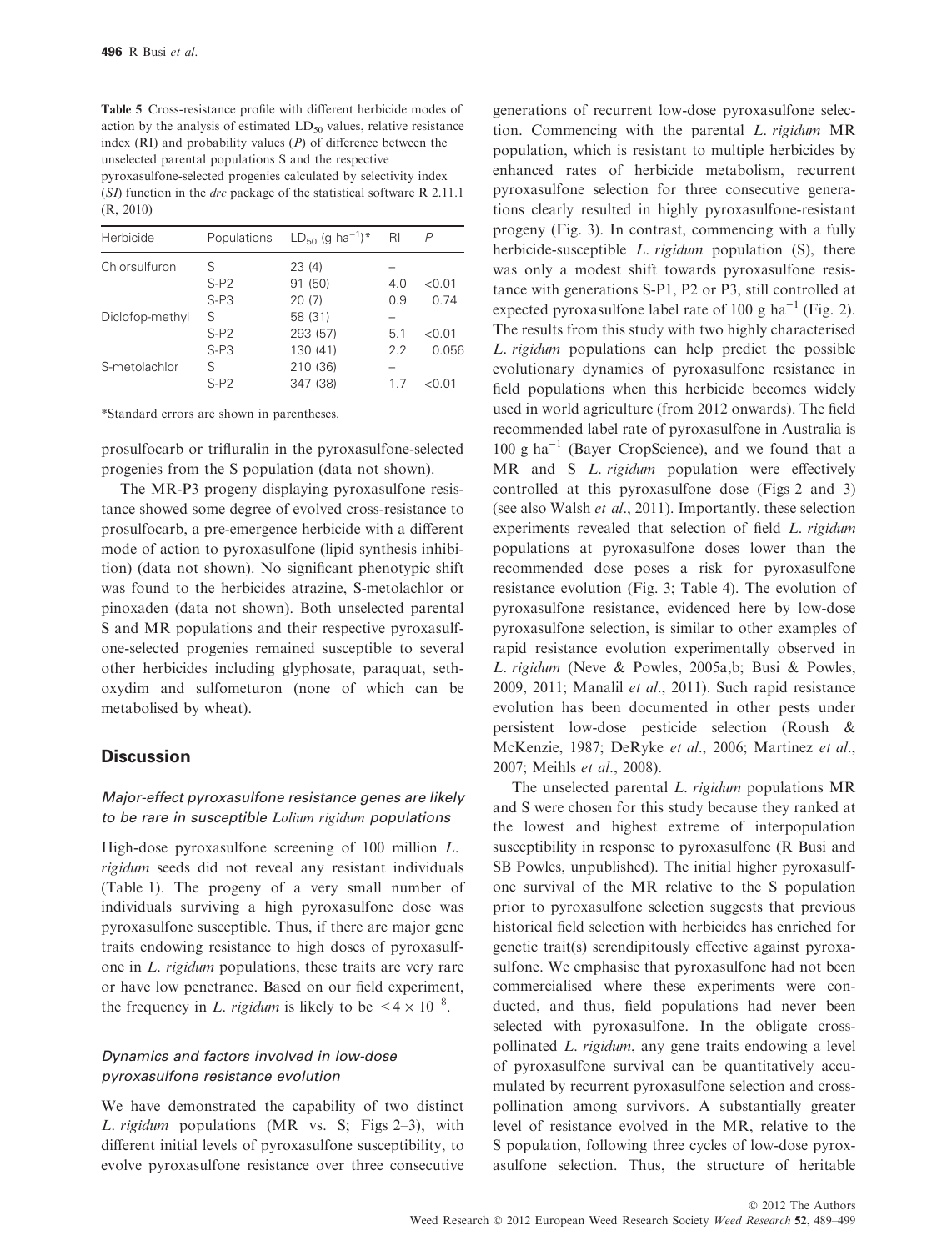genetic variation in response to pyroxasulfone in the MR versus S population was substantially different. Pyroxasulfone recurrent selection in MR was conducted at higher herbicide doses in the last two cycles, because the inherited levels of pyroxasulfone resistance in the progeny were incrementally higher. By contrast, the opposite occurred in the S population and the last cycle of selection occurred at a very low dose (30% the recommended label rate), which resulted in a significant regression of resistance and cross-resistance in the progeny S-P3. As shown in a multiyear recurrent selection study, variability and fluctuations in response to selection can be expected (Dudley & Lambert, 2004). This could help explain the poor response to selection observed in the progeny S-P3. Alternatively, lower selection intensity might have decreased the heritability of those genetic trait(s) under herbicide selection in the population S. Given the limited number of individuals under pyroxasulfone recurrent selection, it is also possible that genetic drift had an impact on pyroxasulfone resistance evolution, with random loss of favourable resistance-endowing gene(s) (Gillespie, 2004). Thus, there is a range of herbicide-use doses at which heritability for resistanceendowing genetic traits under selection is high. From this study, we can conclude that if low-dose pyroxasulfone is persistently used to control L. rigidum field populations, heterogeneous levels of pyroxasulfone resistance will evolve because of the high population variability in L. rigidum in response to pyroxasulfone. Heterogeneity in geographical distribution and frequency of herbicide resistance is well known in populations of L. rigidum (Owen *et al.*, 2007) and other weed species with similar biology (Délye et al., 2010).

## Analysis of herbicide resistance evolution prior to herbicide commercialisation

This is the first ever documentation and analysis of herbicide resistance risk before commercialisation of a new herbicide. Understanding the resistance potential prior to commercial introduction of a new herbicide provides valuable information (Délye et al., 2011) and contributes towards an evolutionary understanding of herbicide resistance (Neve et al., 2009). Equally, this study provides for the first time a unique opportunity to model evolution of herbicide resistance, using an empirical estimate of initial major-effect gene frequency from field screening a large population prior to commercialisation and widespread use of a new herbicide. Predictive models simulating the evolution of herbicide resistance are very sensitive to the initial resistance gene frequency (Neve, 2008). Our results demonstrate that major gene resistance to pyroxasulfone should be very rare in susceptible L. rigidum populations, in contrast to

single gene mutations conferring resistance to other herbicide groups, such as ALS-inhibiting herbicides, which have previously been measured in susceptible L. rigidum at frequencies between  $2.2 \times 10^{-5}$  and  $1.2 \times 10^{-4}$  (Preston & Powles, 2002).

The relative rarity of major pyroxasulfone resistance genes found in this study does not exclude the potential for other resistance mechanisms to be enriched in weed populations via repeated herbicide use and recurrent selection for any traits that may confer increased survival, as has been previously observed in *L. rigidum* (Neve & Powles, 2005a; Busi & Powles, 2009; Manalil et al., 2011). The parental MR population, although initially pyroxasulfone susceptible, was already resistant to ACCase- and ALS-inhibiting herbicides, S-metolachlor (VLCFAs) and trifluralin (microtubule assembly) because of enhanced capacity for herbicide metabolism (Christopher et al., 1991). Recurrent pyroxasulfone selection shifted this population to be pyroxasulfone resistant (VLCFAs). Pyroxasulfone is highly selective in wheat, probably because wheat can metabolise pyroxasulfone (Tanetani et al., 2009). Thus, under pyroxasulfone selection, a 'wheat-like' likely metabolism-based resistance mechanism was quantitatively enriched in this L. rigidum population. The observed resistance and cross-resistance patterns in S and MR following recurrent pyroxasulfone selection (Fig. 4, Table 5) and previous studies conducted on these two highly characterised L. rigidum populations (Christopher et al., 1991, 1992) consistently suggest that enhanced rates of herbicide metabolism can be the mechanistic basis of the selected pyroxasulfone resistance. Thus, the use of herbicide modes of action that can be metabolised by wheat can select for herbicide-resistant plants with the same broad-spectrum metabolic capacity, and the subsequent management of these resistant plants is difficult (Preston, 2004).

In conclusion, this study investigated resistance evolution dynamics in L. rigidum following two very distinct selection regimes: a single application of a very high pyroxasulfone dose versus recurrent selection at low pyroxasulfone doses. We have established with a multiple-resistant *L. rigidum* population that resistance evolution can rapidly occur from low-dose recurrent pyroxasulfone selection (Fig. 3). Across disciplines, it has been shown that an evolutionary approach may help to reduce the rate of pest adaptation, provide better understanding of resistance management and give insights into predicting resistance evolution in agroecosystems (Roush & McKenzie, 1987; Palumbi, 2001; Martinez et al., 2007; Neve et al., 2009; Thrall et al., 2011). Herbicide resistance studies have also typically reacted a posteriori to problems reported from the field (Délye et al., 2011). Our results make it possible to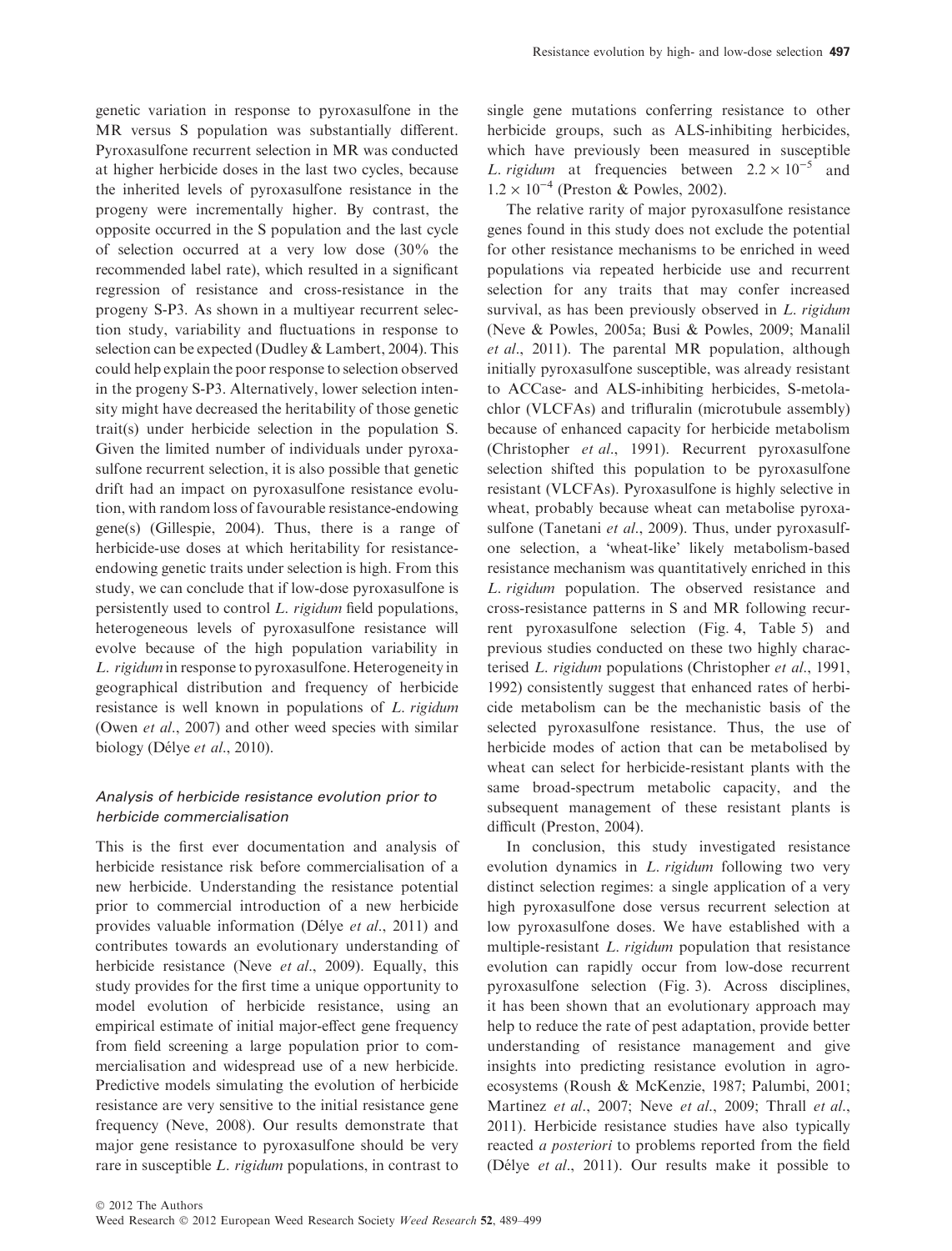predict genetic changes in weed populations under pyroxasulfone selection before this herbicide is commercialised and gives very clear directions that pyroxasulfone should be used only at doses that give high weed mortality and with diversity in weed control practices.

## Acknowledgements

This research was partially funded by Australian Research Council Linkage Grant LP 0882758 in collaboration with Kumiai Chemical Co., Tokyo, Japan. The authors thank Kumiai Chemical Industry Co. for supplying pyroxasulfone before commercialisation. The Australian Herbicide Resistance Initiative (AHRI) receives funding from the Grains Research and Develop -ment Corporation of Australia (GRDC) and from the Rural Industries Research Development Corporation (RIRDC). Skilled assistance from Dr Andrea Pettigiani. All authors declare no conflict of interest.

## **References**

- BOUTSALIS P, GILL G & PRESTON C (2012) Incidence of herbicide resistance in rigid Ryegrass (Lolium rigidum) across Southeastern Australia. Weed Technology 26, 391–398.
- BROSTER JC & PRATLEY JE (2006) A decade of monitoring herbicide resistance in Lolium rigidum in Australia. Australian Journal of Experimental Agriculture 46, 1151-1160.
- BURNET MWM, BAR AR & POWLES SB (1994) Chloroacetamide resistance in rigid ryegrass (Lolium rigidum). Weed Science 42, 153–157.
- BUSI R & POWLES SB (2009) Evolution of glyphosate resistance in a Lolium rigidum population by glyphosate selection at sublethal doses. Heredity 103, 318–325.
- BUSI R & POWLES SB (2011) Reduced sensitivity to paraquat evolves under selection with low glyphosate doses in Lolium rigidum. Agronomy for Sustainable Development 31, 525–531.
- BUSI R, VILA-AIUB MM & POWLES SB (2011) Genetic control of cytochrome P450-based enhanced herbicide metabolism in a Lolium rigidum population. Heredity 106, 817–824.
- BUSI R, NEVE P & POWLES SB (2012) Evolved polygenic herbicide resistance in Lolium rigidum by low-dose herbicide selection within standing genetic variation. Evolutionary Applications, DOI: 10.1111/j.1752-4571.2012.00282.x. [Epub ahead of print]
- CHRISTOPHER JT, POWLES SB, LILJEGREN DR & HOLTUM JAM (1991) Cross resistance to herbicides in annual ryegrass (Lolium rigidum). II. Chlorsulfuron resistance involves a wheat-like detoxification system. Plant Physiology 95, 1036–1043.
- CHRISTOPHER JT, POWLES SB & HOLTUM JAM (1992) Resistance to acetolactate synthase-inhibiting herbicides in annual ryegrass (Lolium rigidum) involves at least two mechanisms. Plant Physiology 100, 1909–1913.
- DARMENCY H (1994) Genetics of herbicide resistance in weeds and crops. In: Herbicide Resistance in Plants: Biology and Biochemistry (eds SB POWLES & JAM HOLTUM), 263–297. Lewis Publishers, Boca Raton, FL, USA.
- DÉLYE C (2005) Weed resistance to acetyl coenzyme A carboxylase inhibitors: an update. Weed Science 53, 728–746.
- DÉLYE C, MICHEL S, BERARD A et al. (2010) Geographical variation in resistance to acetyl-coenzyme A carboxylaseinhibiting herbicides across the range of the arable weed Alopecurus myosuroides (black-grass). New Phytologist 186, 1005–1017.
- DÉLYE C, GARDIN JAC, BOUCANSAUD K, CHAUVEL B & PETIT C (2011) Non-target-site-based resistance should be the centre of attention for herbicide resistance research: Alopecurus myosuroides as an illustration. Weed Research 51, 433–437.
- DERYKE CA, S<sup>U</sup> YOUNG L, KUTI JL & NICOLAU DP (2006) Optimising dosing strategies of antibacterials utilising pharmacodynamic principles: impact on the development of resistance. Drugs 66, 1–14.
- DOWNES R (1996) Italian ryegrass (Lolium multiflorum) 'Dargo'. Plant Varieties Journal 9, 31.
- DUDLEY JW & LAMBERT RJ (2004) 100 generations of selection for oil and protein in corn. Plant Breeding Reviews 24, 79–110.
- GILL GS (1996) Why annual ryegrass is a problem in Australian agriculture. Plant Protection Quarterly 11, 193–195.
- GILLESPIE JH (2004) Population Genetics: A Concise Guide. 232. The Johns Hopkins University Press, Baltimore, MD.
- GRESSEL J (1978) The paucity of plants evolving genetic resistance to herbicides: possible reasons and implications. Journal of Theoretical Biology 75, 349–371.
- HALL LM, HOLTUM JAM & POWLES SB (1994) Mechanisms responsible for cross resistance and multiple resistance. In: Herbicide Resistance in Plants: Biology and Biochemistry. (eds SB POWLES & JAM HOLTUM), 243–261. Lewis Publisher, Boca Raton, FL, USA.
- HEAP IM (2012) International survey of herbicide resistant weeds. Available at: http://www.weedscience.org (last accessed 15 August 2011).

HEAP I & KNIGHT R (1982) A population of ryegrass tolerant to the herbicide diclofop-methyl. Journal of the Australian Institute of Agricultural Science 48, 156–157.

- JASIENIUK M, BRULEBABEL AL & MORRISON IN (1996) The evolution and genetics of herbicide resistance in weeds. Weed Science 44, 176–193.
- KAUNDUN SS, HUTCHINGS SJ, DALE RP, BAILLY GC & GLANFIELD  $P(2011)$  Syngenta 'RISO' test: a novel in-season method for detecting resistance to post-emergence ACCase and ALS inhibitor herbicides in grass weeds. Weed Research 51, 284–293.
- MACNAIR MR (1993) The genetics of metal tolerance in vascular plants. New Phytologist 124, 541–559.
- MANALIL SV, BUSI R, RENTON M & POWLES SB (2011) Rapid evolution of herbicide resistance by low herbicide dosages. Weed Science 59, 210–217.
- MARTINEZ JL, BAQUERO F & ANDERSSON DI (2007) Predicting antibiotic resistance. Nature Reviews Microbiology 5, 958–965.
- MCKAY A (2004) Hybrid short-lived ryegrass (Lolium hybrid) - Safeguard. Plant Varieties Journal 17, 91.
- MEIHLS LN, HIGDONB ML, SIEGFRIEDC BD et al. (2008) Increased survival of western corn rootworm on transgenic corn within three generations of on-plant greenhouse selection. PNAS 105, 19177–19182.